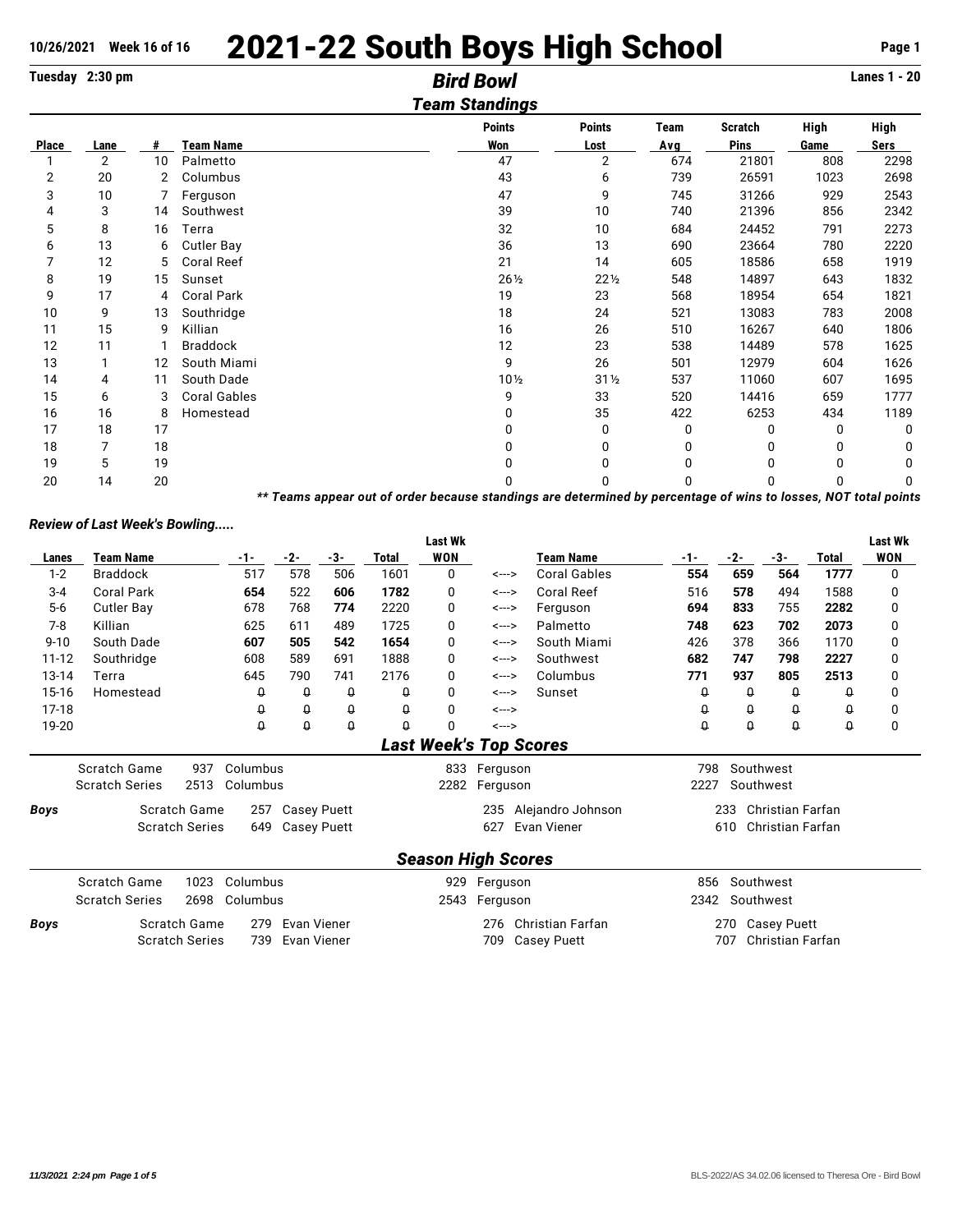**10/26/2021 Week 16 of 16 2021-22 South Boys High School Page 2**

|                |                         |            |                 | <b>Team Rosters</b> |                  |     |     |     |              |              |                     |                          |     |                                 |
|----------------|-------------------------|------------|-----------------|---------------------|------------------|-----|-----|-----|--------------|--------------|---------------------|--------------------------|-----|---------------------------------|
| ID $#$         | Name                    | <b>Avg</b> | Real<br>Average | Pins Gms            |                  | -1- | -2- | -3- | <b>Total</b> | High<br>Game | High<br><b>Sers</b> | <b>Book</b><br>Avg       |     | <b>Most Improved</b><br>Avg +/- |
| 1 - Braddock   |                         |            |                 |                     |                  |     |     |     |              |              |                     |                          |     |                                 |
| 31             | Abel Diaz Mariscal      | 141        | 141             | 4235                | 30               | 147 | 183 | 126 | 456          | 195          | 507                 |                          | 139 | $+2.17$                         |
| 69             | <b>Eric Perez</b>       | 106        | 106             | 954                 | 9                |     |     |     | 0            | 167          | 415                 |                          |     |                                 |
| 90             | Dariel Garcia Rodriguez | 68         | 68              | 1360                | 20               | 73  | 70  | 80  | 223          | 88           | 223                 |                          | 67  | $+1.00$                         |
| 91             | Kevin Alvarez           | 120        |                 | 0                   | $\boldsymbol{0}$ |     |     |     | 0            | 0            | 0                   |                          |     |                                 |
| 92             | <b>Eric Valladares</b>  | 103        | 103             | 3094                | 30               | 130 | 137 | 110 | 377          | 138          | 377                 |                          | 89  | $+14.13$                        |
| 93             | <b>Adrian Martinez</b>  | 83         | 83              | 2261                | 27               | 76  | 72  | 58  | 206          | 115          | 314                 |                          | 78  | $+5.74$                         |
| 70             | Kenly Galban            | 64         | 64              | 388                 | 6                |     |     |     | 0            | 90           | 199                 |                          |     |                                 |
| 162            | George Martinez         | 107        | 107             | 2590                | 24               | 91  | 116 | 132 | 339          | 141          | 359                 |                          | 101 | $+6.92$                         |
| 163            | Lucas Dezarraga         | 46         | 46              | 186                 | 4                |     |     |     | 0            | 56           | 132                 |                          |     |                                 |
| 2 - Columbus   |                         |            |                 |                     |                  |     |     |     |              |              |                     |                          |     |                                 |
| 89             | Aidan Acevedo           | 108        | 108             | 976                 | 9                |     |     |     | 0            | 134          | 221                 |                          |     |                                 |
| 25             | <b>Chris Ferrer</b>     | 184        | 184             | 5896                | 32               | 159 | 175 | 210 | 544          | 247          | 642                 |                          | 194 | $-9.75$                         |
| 24             | Alejandro Johnson       | 177        | 177             | 5318                | 30               | 138 | 235 | 133 | 506          | 235          | 613                 |                          | 185 | $-7.73$                         |
| 26             | George Kakouris         | 165        | 165             | 4965                | 30               | 167 | 170 | 164 | 501          | 238          | 618                 | $\overline{\phantom{a}}$ | 157 | $+8.50$                         |
| 87             | <b>Robert Martinez</b>  | 105        | 105             | 845                 | 8                |     |     |     | 0            | 150          | 150                 |                          |     |                                 |
| 88             | Luca Ordonez            | 122        | 122             | 2690                | 22               | 115 | 143 | 127 | 385          | 188          | 395                 |                          | 122 | $+0.27$                         |
| 86             | Carlo Toca              | 113        | 113             | 907                 | 8                |     |     |     | 0            | 145          | 225                 |                          |     |                                 |
| 27             | <b>Marlon Ruiz</b>      | 192        | 192             | 4994                | 26               | 192 | 214 | 171 | 577          | 278          | 666                 |                          | 193 | $-0.92$                         |
|                | 3 - Coral Gables        |            |                 |                     |                  |     |     |     |              |              |                     |                          |     |                                 |
| 102            | <b>Gabriel Del Rio</b>  | 101        | 101             | 2743                | 27               | 100 | 135 | 97  | 332          | 144          | 363                 |                          | 100 | $+1.59$                         |
| 108            | <b>Chase Weiner</b>     | 112        | 112             | 2584                | 23               | 109 | 128 | 122 | 359          | 177          | 409                 |                          | 111 | $+1.35$                         |
| 109            | Samuel Sommer           | 104        | 104             | 2833                | 27               | 89  | 114 | 107 | 310          | 150          | 364                 |                          | 110 | $-5.07$                         |
| 158            | Alexander Brazda        | 114        | 114             | 2513                | 22               | 141 | 102 | 94  | 337          | 156          | 384                 |                          | 108 | $+6.23$                         |
| 159            | Jonathan Brazda         | 89         | 89              | 1165                | 13               |     |     |     | 0            | 120          | 260                 | $\overline{\phantom{a}}$ | 91  | $-1.38$                         |
| 157            | Rocco Batto             | 71         | 71              | 787                 | 11               |     |     |     | 0            | 106          | 158                 |                          |     |                                 |
| 164            | Christian Carcamo       | 119        | 119             | 1791                | 15               | 115 | 180 | 144 | 439          | 180          | 439                 |                          | 112 | $+7.40$                         |
| 4 - Coral Park |                         |            |                 |                     |                  |     |     |     |              |              |                     |                          |     |                                 |
| 85             | Daniel Lleo             | 117        | 117             | 3175                | 27               |     |     |     | 0            | 163          | 478                 |                          | 114 | $+3.59$                         |
| 48             | Daniel Adriazola        | 109        | 109             | 3718                | 34               | 158 | 113 | 113 | 384          | 158          | 384                 |                          | 106 | $+3.35$                         |
| 49             | Luis Fernandez          | 174        | 174             | 6273                | 36               | 204 | 203 | 197 | 604          | 233          | 633                 |                          | 178 | $-3.75$                         |
| 100.           | Mario Casco             | 105        | 105             | 3362                | 32               | 126 | 94  | 119 | 339          | 154          | 361                 |                          | 104 | $+1.06$                         |
| 153            | Kenneth Hidalgo         | 63         | 63              | 1264                | 20               |     |     |     | 0            | 87           | 209                 |                          | 60  | $+3.20$                         |
| 101            | <b>Adrian Villenas</b>  | 58         | 58              | 703                 | 12               | 80  | 62  | 56  | 198          | 80           | 198                 |                          | 58  | $+0.58$                         |
| 168            | Liam Moore              | 65         | 65              | 459                 | 7                | 86  | 50  | 121 | 257          | 121          | 257                 |                          |     |                                 |
| 5 - Coral Reef |                         |            |                 |                     |                  |     |     |     |              |              |                     |                          |     |                                 |
| 71             | <b>Dylan Saunders</b>   | 117        | 117             | 4234                | 36               | 106 | 104 | 114 | 324          | 174          | 435                 |                          | 113 | $+4.61$                         |
| 75             | Alfredo Clemente        | 102        | 102             | 3087                | 30               | 126 | 124 | 125 | 375          | 150          | 385                 |                          | 104 | $-1.10$                         |
| 15             | Jacob Maytin            | 136        | 136             | 4921                | 36               | 101 | 186 | 108 | 395          | 192          | 473                 |                          | 136 | $+0.69$                         |
| 104            | Victor Yavorsky         | 102        | 102             | 2772                | 27               |     |     |     | 0            | 182          | 394                 |                          | 105 | $-2.33$                         |
| 21             | Donovin Lau             | 148        | 148             | 3572                | 24               | 183 | 164 | 147 | 494          | 183          | 494                 |                          | 141 | $+7.83$                         |
| 6 - Cutler Bay |                         |            |                 |                     |                  |     |     |     |              |              |                     |                          |     |                                 |
| 6.             | Christian Farfan        | 201        | 201             | 8454                | 42               | 185 | 192 | 233 | 610          | 276          | 707                 |                          | 179 | $+22.29$                        |
| 53             | Francisco Nodarse       | 152        | 152             | 6421                | 42               | 134 | 178 | 183 | 495          | 213          | 568                 |                          | 138 | $+14.88$                        |
| 4              | David Snyder            | 126        | 126             | 4943                | 39               | 150 | 181 | 119 | 450          | 181          | 450                 |                          | 127 | $-0.26$                         |
| 165            | <b>Elias Morales</b>    | 106        | 106             | 1276                | 12               | 104 | 122 | 117 | 343          | 134          | 368                 |                          | 106 | $+0.33$                         |
| 167            | Aden Gamzardiva         | 105        | 105             | 2437                | 23               | 105 | 95  | 122 | 322          | 186          | 410                 |                          | 113 | $-7.04$                         |
| 170            | Ethan Garcia            | 73         | 73              | 960                 | 13               |     |     |     | 0            | 98           | 232                 |                          | 74  | $-0.15$                         |
|                |                         |            |                 |                     |                  |     |     |     |              |              |                     |                          |     |                                 |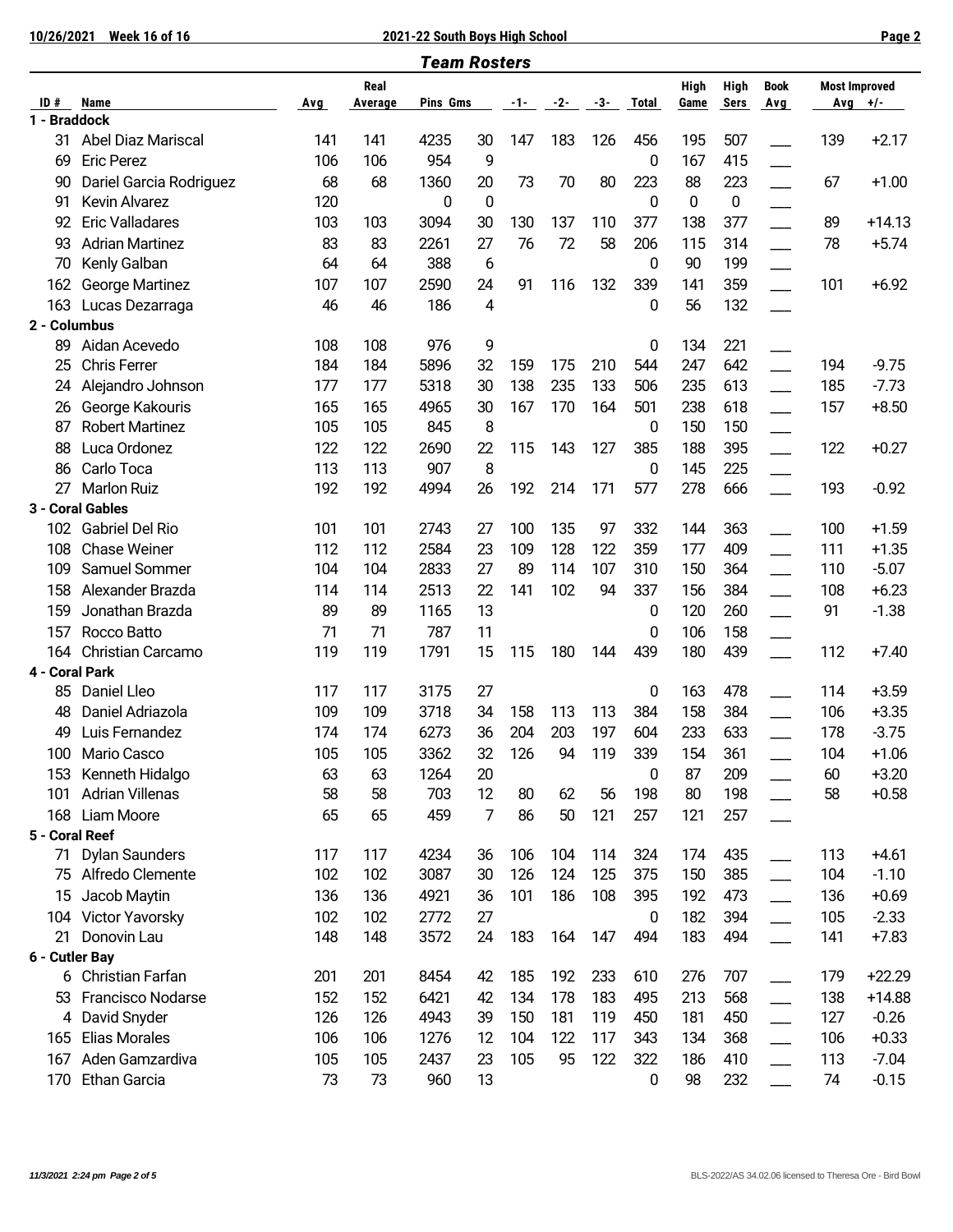| 10/26/2021      | <b>Week 16 of 16</b>  | 2021-22 South Boys High School |         |          |              |     |       |       |              |           |           |                          | Page 3               |          |
|-----------------|-----------------------|--------------------------------|---------|----------|--------------|-----|-------|-------|--------------|-----------|-----------|--------------------------|----------------------|----------|
|                 |                       |                                | Real    |          |              |     |       |       |              | High      | High      | <b>Book</b>              | <b>Most Improved</b> |          |
| ID#             | Name                  | <b>Avg</b>                     | Average | Pins Gms |              | -1- | $-2-$ | $-3-$ | <b>Total</b> | Game      | Sers      | <b>Avg</b>               | Avg $+/-$            |          |
| 7 - Ferguson    |                       |                                |         |          |              |     |       |       |              |           |           |                          |                      |          |
| 12 <sup>°</sup> | Isaiah Lacayo         | 164                            | 164     | 6244     | 38           | 127 | 116   |       | 243          | 256       | 627       |                          | 150                  | $+14.32$ |
| 13              | Joshua Munoz          | 134                            | 134     | 1888     | 14           |     | 202   | 164   | 366          | 202       | 366       | $\overline{\phantom{a}}$ | 126                  | $+8.86$  |
| 19              | Ethan Aguililla       | 143                            | 143     | 4720     | 33           | 149 | 154   | 159   | 462          | 189       | 501       |                          | 130                  | $+13.03$ |
| 20              | Kevin Delgado         | 132                            | 132     | 4103     | 31           | 116 |       | 109   | 225          | 188       | 463       |                          | 137                  | $-4.65$  |
| 17              | <b>Gabriel Bellon</b> | 172                            | 172     | 7080     | 41           | 170 | 224   | 190   | 584          | 244       | 600       |                          | 152                  | $+20.68$ |
| 11              | Ernesto Jimenez       | 124                            | 124     | 1614     | 13           |     |       |       | 0            | 173       | 301       | $\overline{\phantom{a}}$ | 124                  | $+0.15$  |
| 39              | Archilleus Perdomo    | 80                             | 80      | 240      | 3            |     |       |       | 0            | 98        | 186       |                          |                      |          |
| 82              | <b>Anthony Marin</b>  | 146                            | 146     | 5290     | 36           | 132 | 137   | 133   | 402          | 202       | 526       |                          | 143                  | $+3.94$  |
| 30              | Zachary Schulze       | 87                             | 87      | 87       | $\mathbf{1}$ |     |       |       | 0            | 87        | 87        |                          |                      |          |
| 8 - Homestead   |                       |                                |         |          |              |     |       |       |              |           |           |                          |                      |          |
| 115             | Jose Santos           | 90                             | 90      | 1631     | 18           |     |       |       | 0            | 123       | 313       |                          | 89                   | $+1.61$  |
| 116             | Mortravis Carter      | 104                            | 104     | 1562     | 15           |     |       |       | 0            | 139       | 349       |                          | 103                  | $+1.13$  |
| 152             | Eli Gonzalez          | 56                             | 56      | 682      | 12           |     |       |       | 0            | 93        | 227       |                          | 56                   | $+0.83$  |
| 77              | Jaheim Thompson       | 88                             | 88      | 1066     | 12           |     |       |       | 0            | 110       | 283       |                          | 88                   | $+0.83$  |
| 166             | Kortez Strickland     | 84                             | 84      | 764      | 9            |     |       |       | 0            | 110       | 294       |                          |                      |          |
| 169             | Carlos Granela        | 91                             | 91      | 548      | 6            |     |       |       | 0            | 107       | 282       |                          |                      |          |
| 9 - Killian     |                       |                                |         |          |              |     |       |       |              |           |           |                          |                      |          |
| 125             | Franco Peralta        | 133                            | 133     | 3609     | 27           | 132 | 131   | 111   | 374          | 168       | 450       |                          | 140                  | $-6.33$  |
| 126             | Luis Sanchez          | 74                             | 74      | 818      | 11           |     |       | 72    | 72           | 105       | 160       |                          |                      |          |
| 127             | Carlos Gonzalez       | 107                            | 107     | 2798     | 26           | 95  | 110   | 112   | 317          | 150       | 374       |                          | 104                  | $+3.62$  |
| 128             | Daniel Ibanez         | 108                            | 108     | 3040     | 28           | 200 | 111   | 99    | 410          | 200       | 410       |                          | 96                   | $+12.57$ |
| 129             | David Castano         | 88                             | 88      | 795      | 9            |     |       |       | 0            | 106       | 262       |                          |                      |          |
| 130             | Sebastian Keltz       | 112                            | 112     | 2803     | 25           | 102 | 151   | 95    | 348          | 152       | 390       |                          | 107                  | $+5.12$  |
| 131             | Josue Vega            | 104                            | 104     | 2186     | 21           | 96  | 108   |       | 204          | 141       | 403       |                          | 102                  | $+2.10$  |
| 132             | Luis Olivero          | 72                             | 72      | 218      | 3            |     |       |       | 0            | 108       | 184       |                          |                      |          |
| 10 - Palmetto   |                       |                                |         |          |              |     |       |       |              |           |           |                          |                      |          |
| 54              | Nathan Melendez       | 111                            | 111     | 3668     | 33           | 156 | 93    | 139   | 388          | 156       | 388       |                          | 105                  | $+6.15$  |
| 55              | Gavin Meyer           | 93                             | 93      | 3080     | 33           | 80  | 55    | 76    | 211          | 131       | 331       |                          | 103                  | $-9.67$  |
| 73              | <b>Eric Viener</b>    | 186                            | 186     | 6154     | 33           | 226 | 174   | 171   | 571          | 236       | 642       |                          | 187                  | $-0.52$  |
| 74              | <b>Evan Viener</b>    | 199                            | 199     | 6578     | 33           | 199 | 213   | 215   | 627          | 279       | 739       |                          | 194                  | $+5.33$  |
| 133             | Jonathon Fiad         | 85                             | 85      | 2321     | 27           | 87  | 88    | 101   | 276          | 119       | 321       |                          | 80                   | $+5.96$  |
|                 | 11 - South Dade       |                                |         |          |              |     |       |       |              |           |           |                          |                      |          |
| 94              | Julio Cordova         | 107                            | 107     | 2143     | 20           | 107 | 134   | 100   | 341          | 136       | 341       |                          | 107                  | $+0.15$  |
| 95              | Julien Estrada        | 85                             | 85      | 1545     | 18           | 124 | 80    | 67    | 271          | 124       | 280       |                          | 82                   | $+3.83$  |
| 96              | Chase Khawly-Orta     | 146                            | 146     | 2640     | 18           | 159 | 102   | 137   | 398          | 216       | 521       |                          | 143                  | $+3.67$  |
| 97              | Mason Khawly-Orta     | 113                            | 113     | 2380     | 21           | 119 | 126   | 130   | 375          | 151       | 390       |                          | 108                  | $+5.33$  |
| 98              | Santiago Arciniega    | 86                             | 86      | 1552     | 18           | 98  |       |       | 98           | 121       | 297       |                          | 86                   | $+0.22$  |
| 155             | lan Kallusighn        | 71                             | 71      | 428      | 6            |     |       |       | 0            | 87        | 156       |                          |                      |          |
| 156             | <b>Andrew Miller</b>  | 93                             | 93      | 372      | 4            |     | 63    | 108   | 171          | 108       | 201       |                          |                      |          |
|                 | 12 - South Miami      |                                |         |          |              |     |       |       |              |           |           |                          |                      |          |
| 35              | Tristan Meixner       | 78                             | 78      | 2575     | 33           | 78  | 44    | 72    | 194          | 118       | 276       |                          | 79                   | $-0.97$  |
| 105             | Dylan Mizell          | 86                             | 86      | 2345     | 27           | 88  | 104   | 80    | 272          | 155       | 359       |                          | 87                   | $-0.15$  |
| 106             | <b>Arlex Pandal</b>   | 76                             | 76      | 2518     | 33           | 86  | 95    | 80    | 261          | 120       | 310       |                          | 74                   | $+2.30$  |
| 37              | Rohan Rosado          | 151                            | 151     | 4548     | 30           | 174 | 135   | 134   | 443          | 196       | 533       |                          | 156                  | $-4.40$  |
| 171             | Jonathan Pridemore    | 110                            | 110     | 993      | 9            |     |       |       | 0            | 139       | 350       |                          |                      |          |
|                 | 107 Yulio Sotolongo   | 120                            |         | 0        | 0            |     |       |       | 0            | $\pmb{0}$ | $\pmb{0}$ |                          |                      |          |
|                 |                       |                                |         |          |              |     |       |       |              |           |           |                          |                      |          |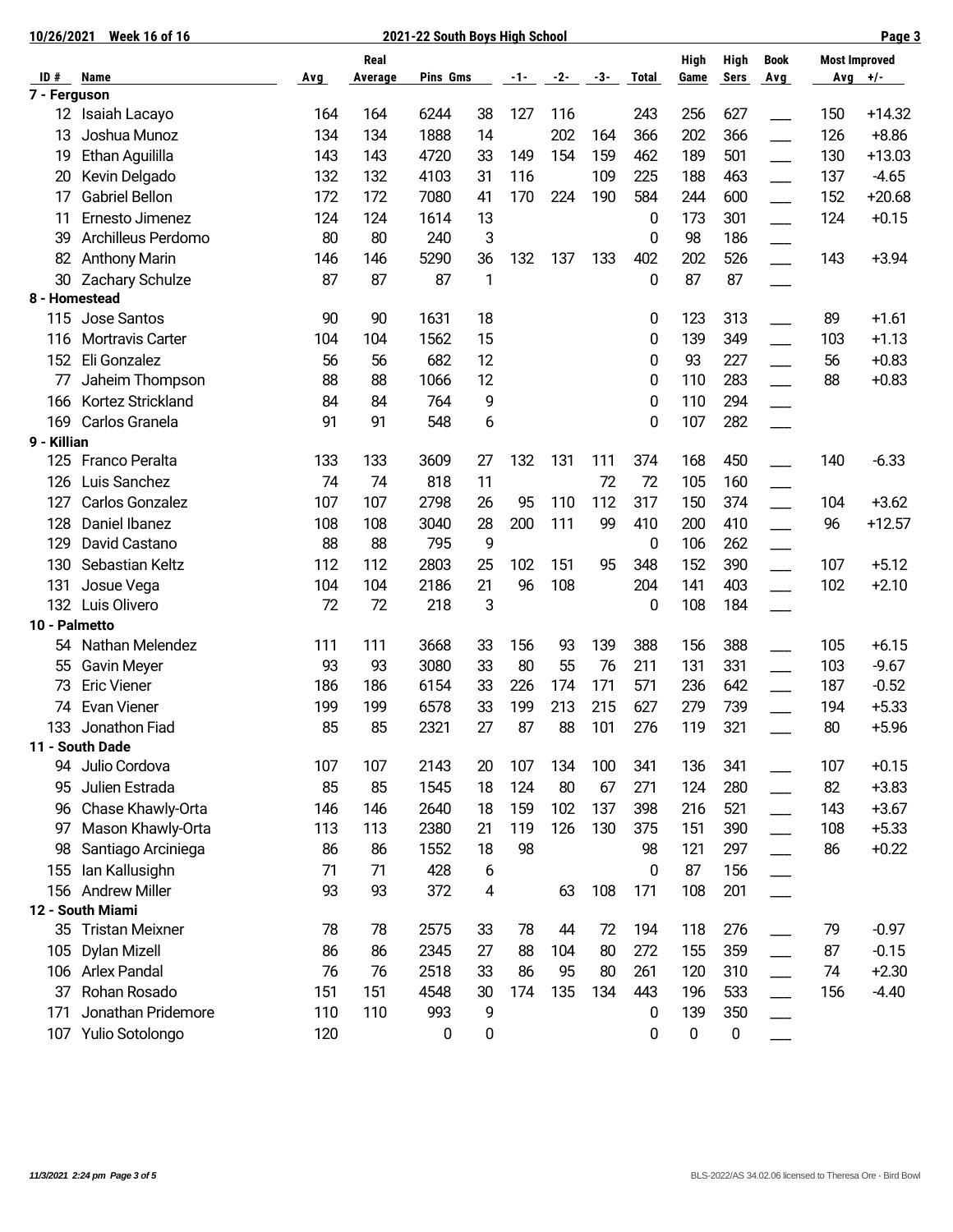| <b>Week 16 of 16</b><br>10/26/2021 |                        |     |         | 2021-22 South Boys High School |    |       |       |       |                |             |             |                          |     | Page 4               |
|------------------------------------|------------------------|-----|---------|--------------------------------|----|-------|-------|-------|----------------|-------------|-------------|--------------------------|-----|----------------------|
|                                    |                        |     | Real    |                                |    |       |       |       |                | <b>High</b> | <b>High</b> | <b>Book</b>              |     | <b>Most Improved</b> |
| ID#                                | Name                   | Avg | Average | Pins Gms                       |    | $-1-$ | $-2-$ | $-3-$ | <b>Total</b>   | Game        | <b>Sers</b> | Avg                      |     | Avg $+/-$            |
|                                    | 13 - Southridge        |     |         |                                |    |       |       |       |                |             |             |                          |     |                      |
| 59                                 | Oscar Orta             | 145 | 145     | 2619                           | 18 | 120   | 117   | 144   | 381            | 192         | 493         |                          | 147 | $-1.50$              |
| 110                                | Jaylon Leyva           | 94  | 94      | 1504                           | 16 |       |       |       | 0              | 114         | 304         |                          | 92  | $+2.00$              |
| 111                                | <b>Anthony Stinson</b> | 105 | 105     | 1680                           | 16 | 88    | 79    | 134   | 301            | 139         | 353         | $\overline{\phantom{a}}$ | 104 | $+1.00$              |
| 112                                | Jiahao Liu             | 85  | 85      | 856                            | 10 |       |       |       | $\mathbf 0$    | 110         | 276         | <u>est</u>               |     |                      |
| 113                                | Ivan Rodriguez         | 92  | 92      | 1014                           | 11 | 77    | 106   | 89    | 272            | 117         | 287         |                          |     |                      |
| 114                                | Xavion Wheeler         | 70  | 70      | 560                            | 8  |       |       |       | 0              | 96          | 221         |                          |     |                      |
| 161                                | Giovanni Orta          | 145 | 145     | 3048                           | 21 | 188   | 122   | 213   | 523            | 300         | 630         |                          | 151 | $-5.86$              |
| 60                                 | <b>Roy Torres</b>      | 128 | 128     | 1802                           | 14 | 135   | 165   | 111   | 411            | 165         | 418         |                          | 127 | $+1.71$              |
|                                    | 14 - Southwest         |     |         |                                |    |       |       |       |                |             |             |                          |     |                      |
| 56                                 | Carlos Amaro           | 180 | 180     | 5231                           | 29 | 171   | 178   | 214   | 563            | 234         | 598         |                          | 173 | $+7.38$              |
| 57                                 | <b>Gregory Pons</b>    | 141 | 141     | 4092                           | 29 | 115   | 126   | 157   | 398            | 193         | 498         | $\frac{1}{1}$            | 140 | $+1.10$              |
| 120                                | <b>Anthony Arxer</b>   | 117 | 117     | 470                            | 4  |       |       |       | 0              | 147         | 211         |                          |     |                      |
| 121                                | Daniel Chirino         | 151 | 151     | 4237                           | 28 | 131   | 145   | 179   | 455            | 206         | 547         |                          | 152 | $-0.68$              |
| 51                                 | Kevin Lasso            | 151 | 151     | 4402                           | 29 | 169   | 199   | 148   | 516            | 219         | 542         |                          | 147 | $+4.79$              |
| 122                                | Damian Fernandez       | 102 | 102     | 1544                           | 15 | 96    | 99    | 100   | 295            | 119         | 295         |                          | 104 | $-1.07$              |
| 123                                | Fabian Camacho         | 110 | 110     | 1214                           | 11 |       |       |       | 0              | 139         | 253         | $\overline{\phantom{a}}$ |     |                      |
| 124                                | <b>Ethan Frigerio</b>  | 41  | 41      | 206                            | 5  |       |       |       | 0              | 52          | 52          |                          |     |                      |
| 15 - Sunset                        |                        |     |         |                                |    |       |       |       |                |             |             |                          |     |                      |
|                                    | 2 Karel Pacheco        | 106 | 106     | 1708                           | 16 |       |       |       | 0              | 155         | 383         |                          | 99  | $+7.75$              |
| 23                                 | <b>Erick Reyes</b>     | 104 | 104     | 2513                           | 24 |       |       |       | 0              | 140         | 373         |                          | 98  | $+6.71$              |
| 44                                 | Fabian Reguero         | 116 | 116     | 3038                           | 26 |       |       |       | 0              | 150         | 387         | $\overline{a}$           | 115 | $+1.85$              |
| 45                                 | Ojany Gomez            | 98  | 98      | 2076                           | 21 |       |       |       | 0              | 140         | 316         |                          | 101 | $-2.14$              |
|                                    | 42 Vincent Suarez      | 124 | 124     | 3365                           | 27 |       |       |       | 0              | 188         | 471         |                          | 129 | $-4.37$              |
| 50                                 | Ali Sarsour            | 104 | 104     | 2197                           | 21 |       |       |       | $\overline{0}$ | 152         | 347         |                          | 101 | $+3.62$              |
| 16 - Terra                         |                        |     |         |                                |    |       |       |       |                |             |             |                          |     |                      |
| 117                                | Lucas Gomez            | 86  | 86      | 2862                           | 33 | 111   | 98    | 115   | 324            | 121         | 324         |                          | 78  | $+8.73$              |
| 58                                 | Aidan Jimenez          | 145 | 145     | 5240                           | 36 | 130   | 159   | 168   | 457            | 211         | 552         |                          | 132 | $+13.56$             |
| 118                                | Sebastian McDermott    | 117 | 117     | 4241                           | 36 | 89    | 111   | 103   | 303            | 155         | 388         |                          | 118 | $-0.19$              |
| 64                                 | <b>Casey Puett</b>     | 210 | 210     | 7566                           | 36 | 190   | 257   | 202   | 649            | 270         | 709         |                          | 208 | $+2.17$              |
| 119                                | David Ulloa            | 126 | 126     | 4543                           | 36 | 125   | 165   | 153   | 443            | 181         | 449         |                          | 117 | $+9.19$              |
| $17 -$                             |                        |     |         |                                |    |       |       |       |                |             |             |                          |     |                      |
| $18 -$                             |                        |     |         |                                |    |       |       |       |                |             |             |                          |     |                      |

- **19**
- **20**

## *Temporary Substitutes Division 1: Enter Div Label*

## *Boys Division 1: Enter Div Label*

|                                                 |     |          |   | High | High |     |                                                         |     |              |
|-------------------------------------------------|-----|----------|---|------|------|-----|---------------------------------------------------------|-----|--------------|
| Name                                            | Avg | Pins Gms |   | Game | Sers | -1- | $-2-$                                                   | -3- | <b>Total</b> |
| <b>Brent Anzorandia</b>                         | 120 |          |   |      | 0    |     |                                                         |     |              |
| Ernie Arteaga                                   | 120 |          |   |      |      |     |                                                         |     |              |
| Anthony Bendeck                                 | 120 |          | U |      |      |     |                                                         |     |              |
| Amrit Bhagarattee                               | 120 |          |   |      |      |     |                                                         |     |              |
| David Carmona                                   | 120 |          | 0 |      |      |     |                                                         |     |              |
| Gianfranco Caro                                 | 120 |          |   |      |      |     |                                                         |     |              |
| Julian Carrasquilla                             | 120 |          |   |      |      |     |                                                         |     |              |
| Denzel Castillo                                 | 120 |          |   |      |      |     |                                                         |     |              |
| Saul Dealba                                     | 120 |          |   |      |      |     |                                                         |     |              |
| Yoel Del Rosario                                | 120 |          |   |      |      |     |                                                         |     |              |
| Guillermo DelCalvo                              | 120 |          |   |      |      |     |                                                         |     |              |
| Jaden Duckart                                   | 120 |          |   |      |      |     |                                                         |     |              |
| Andrew Eason                                    | 120 |          |   |      |      |     |                                                         |     |              |
| Cristopher Estrada                              | 120 |          |   |      |      |     |                                                         |     |              |
| Julian Fernandez                                | 120 |          |   |      |      |     |                                                         |     |              |
| Brandon Gamino<br>11/3/2021 2:24 pm Page 4 of 5 | 120 | 0        | O |      |      |     | BLS-2022/AS 34.02.06 licensed to Theresa Ore - Bird Bow |     |              |